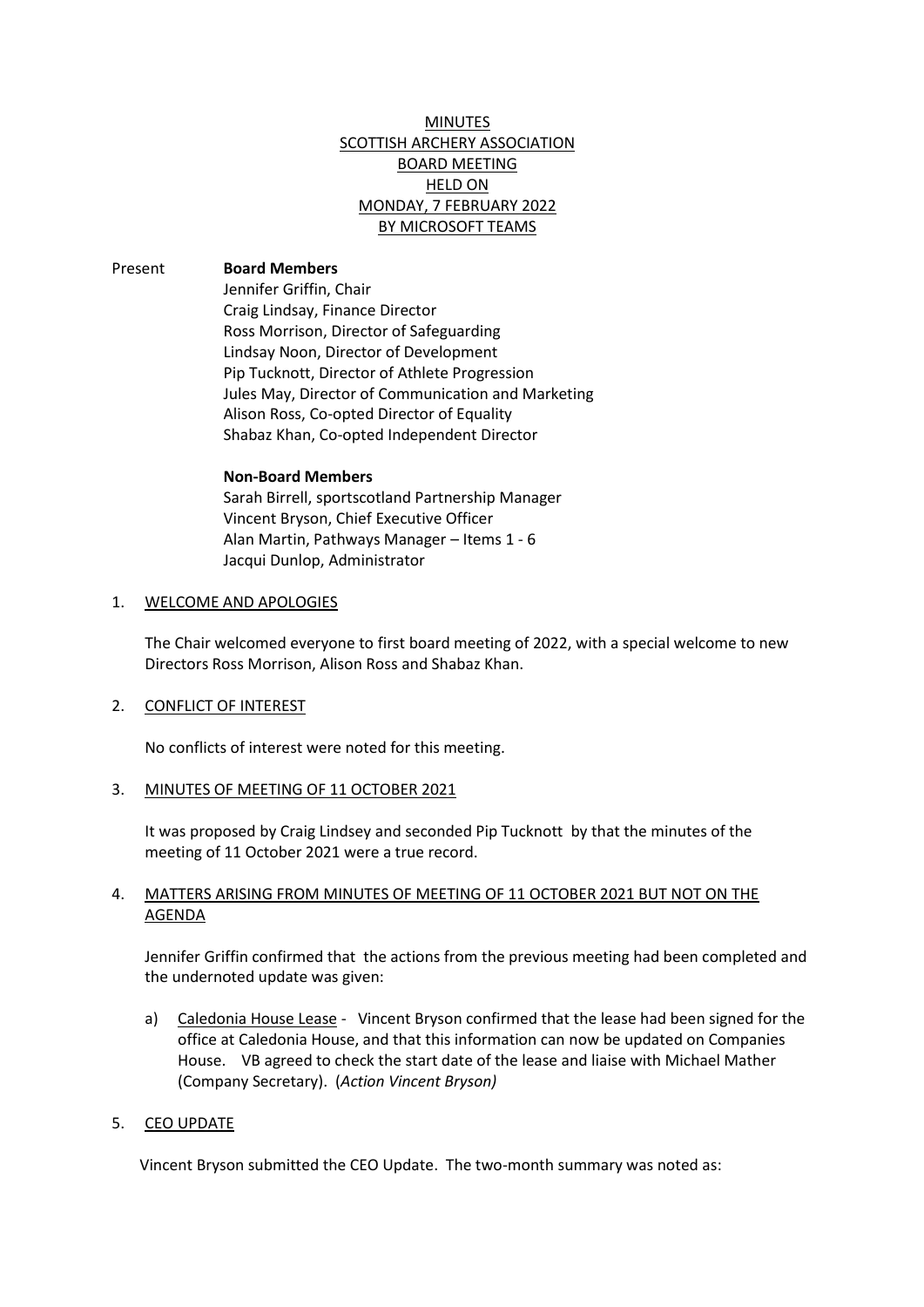- AGM completed
- Sport has now returned indoors
- Affiliation window first quarter £19000 in membership affiliations
- SA Membership Number 1,473
- Investment panel completed November 25<sup>th</sup> 2021
- UKAD Strategy first draft submitted corrections received
- Member engagement session Scottish Indoor Event
- TO Group meetings Tuesday 1<sup>st</sup> & Monday 7<sup>th</sup>
- Weekly Development Team sessions continuing
- New Directors appointed/co-opted
- Data Subject Request completed

Vincent Bryson noted that approximately £19,000 has been taken in affiliation fees and work will be done around the rebate which Scottish Archery will repay back to Clubs.

Alan Martin has been working on the UKAD strategy where there will be more responsibility on home nations rather than the UK bodies. Work has been ongoing with the TO group and the membership regarding the Scottish Indoor Championships.

Meetings are to be held with Neil Armitage and Arran Cogan from ArcheryGB who will visit Scotland, and the Chair Mark Briegal has also indicated that he would like to come to Scotland for a Scottish Archery meeting.

A £5,000 digital investment grant has been applied for, and if successful this will be used to improve member experience.

The KPMG audit was successfully completed, with "Satisfactory with Comments" achieved.

The Staff had an operational planning day on 31 January which was a good. Staff morale is good and everyone is comfortable with home and flexible working.

A data subject request was delivered on time.

Vincent Bryson noted that Scottish Archery need to do more around digital media, although not funded to do it, it needs to be done. Only one club is on active on Twitter, Wee County Archers.

Work will also be done on inclusion, following the recent discussions on the Scottish Indoor Championships, and it was noted that Scottish Archery needs to take its members with it on the equality and inclusion journey. AGB have confirmed that they will fund three places on an Equality training course and a discussion will be had on who fills these spaces.

The Scottish Indoor Championships will take place in Inverclyde and any Board member who wishes to attend should let Vincent Bryson know.

## 6. ANTI-DOPING

Alan Martin reported that Scottish Archery are working towards the new UKAD requirements. This involves Scottish Archery taking on a bigger role in anti-doping, but can still rely on the UK body for some things, eg the para-athletes who are in the UK testing pool. Work has started on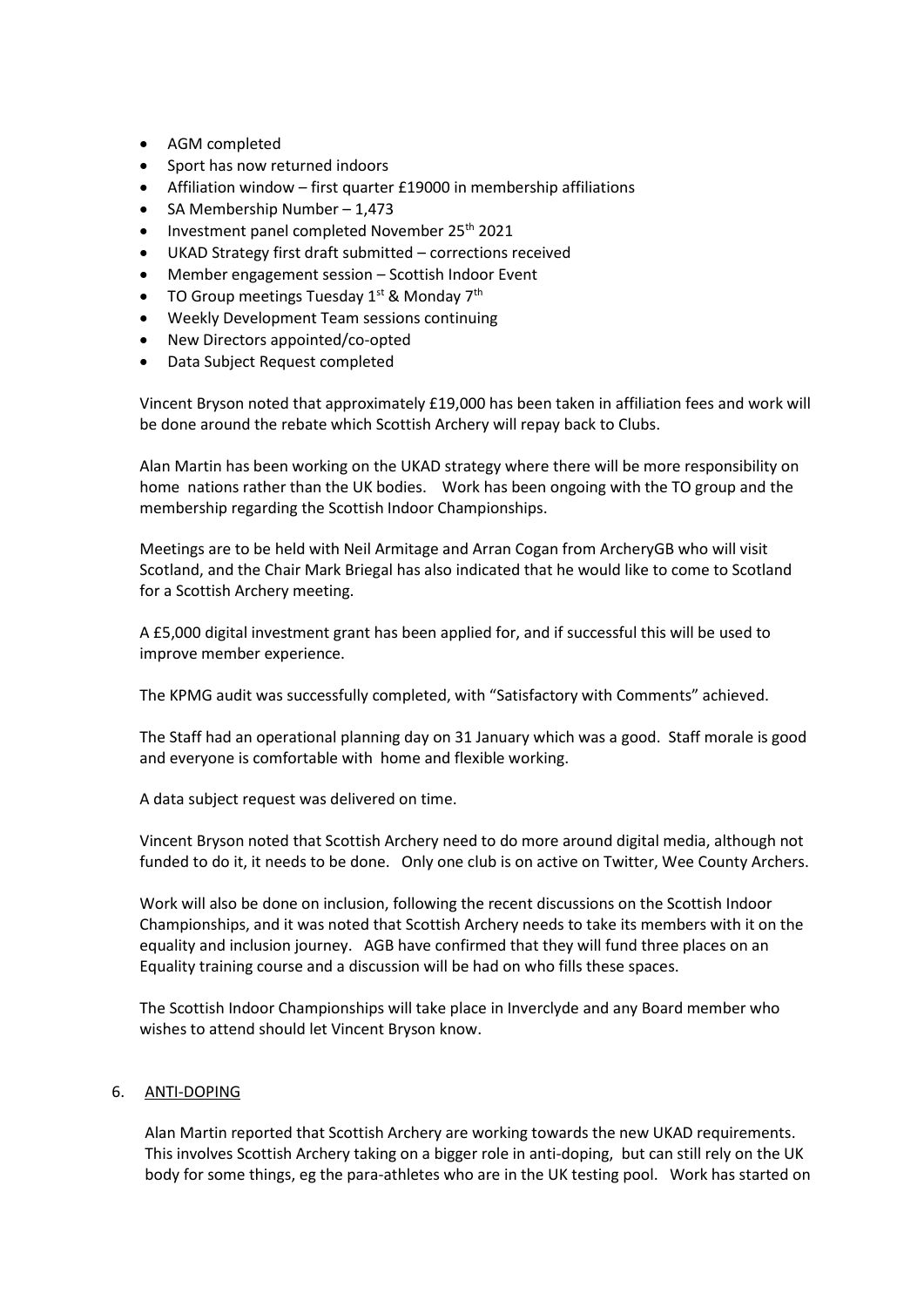the dissemination information to squads and members, and there will also be training provided. By the end of December 2021 squads were to be made aware of the new anti-doping code and this was done. Alan Martin is working on the setting up of an anti-doping sub-group. He will also work with ArcheryGB and other sports to source tutors, and will work towards getting some in-house tutors trained.

The Board confirmed that they are aware of the UKAD requirements and endorsed them. Alan Martin and Pip Tucknott agreed to keep the Board updated on any progress and requirements.

## 7. SPORTSCOTLAND INVESTMENT

Jen Griffin reported that SA had presented the new SA strategic plan for 2023-25 at a strategic review meeting with **sport**scotland in November. This was following consultation with members during April to Sept 2021. She thanked the members who gave input to the consultations, and also the strategy group of Alan Martin, Jules May, Kevin Pringle, Vincent Bryson and herself for the huge amount of work which was done. The Board were also thanked for their input and their endorsement of the Plan. It was noted that it was a great strategy for the sport going forward.

SB reported that SA would be informed about any investment decision after the February **sport**scotland board meeting. SB said that it had been a good discussion at the strategic review meeting, with a full presentation from the chair and CEO. The panel had acknowledged the significant progress made with governance of the sport over the last strategic cycle. SB also confirmed that **sport**scotland intended to uplift current investment into funded staff posts by 2%. This would be backdated for 2021/22.

Thanks were expressed to Sarah Birrell and sportscotland for their support.

## 8. BUDGET

Craig Lindsey distributed the financial papers. The monthly breakdown on costs were distributed to give the new Directors an idea of the costs and income for the organisation. A profit and loss account was also distributed with it noted that there has to be an adjustment as the difference in the year end and the membership year. The organisation is up £17,000 in cash, and going forward there won't be much more income to come in, with more outgoings and it is anticipated that it will fall to £12,000.

A report on the comparison from this year to the previous year was also circulated which noted that the main difference was in membership income which has gone up from £19,500 in 2020 and is currently £23,500 for the affiliation year to date. The VAF grant stopped last year, so wasn't shown in this years figures, staff wages were comparable, with the exception of the CEO who was in position for the full nine months of this year.

For the budget starting in April, Craig Lindsey will send round an email with the proposed budget and asked if there was anything else Directors would like add in, to let him know.

Vincent Bryson left the meeting and there was a confidential discussion on staffing matters, with the Board agreeing that there should be a 2% pay increase for staff members.

## 9. BOARD COMPOSITION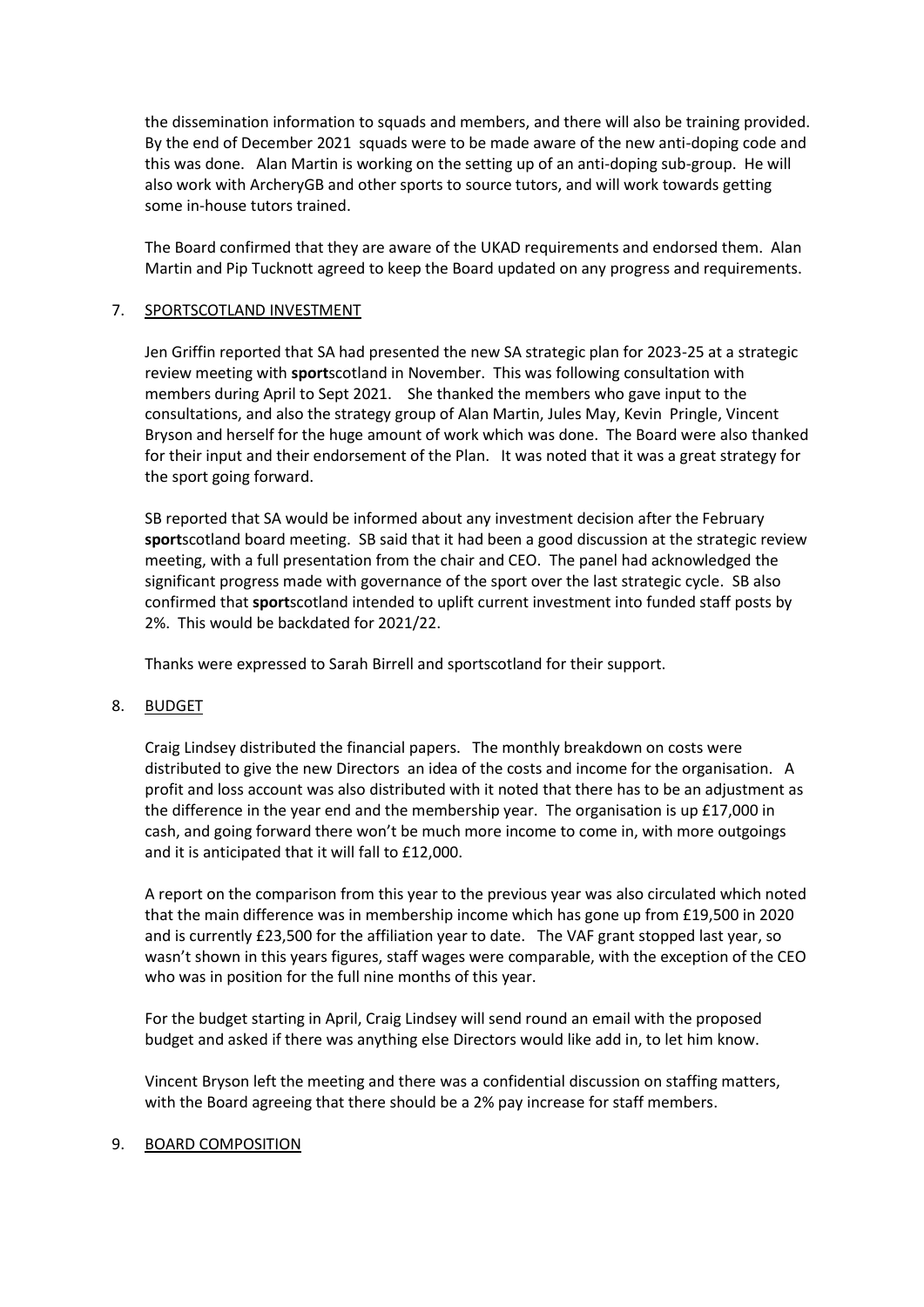Jen Griffin noted that Shabaz Khan was joining the Board as an Independent Director, and is interested in social media, equality and inclusion and a further discussion will be had with him, Jen Griffin and Vincent Bryson. It was agreed that Shabaz Khan would be included in the Equality Sub-Group which included Alison Ross, Jen Griffin and Alan Martin.

Alison Ross has taken on the Equality portfolio from Bob Provan. She was previously involved in the Equality sub-group. This is a great example of succession planning for Board positions.

It was agreed that they would be registered as Directors with Companies House and stand for ratification at the next AGM. Vincent Bryson agreed to liaise with Michael Mather. (*Action Vincent Bryson)*

Jen Griffin updated the board that a Scottish Archery member had agreed to be co-opted as a Director and was going to focus on membership engagement. Due to some comments and behaviours about the Scottish Indoor Championships on social media and directed to the TOs Group, they have decided that the would not feel comfortable joining the Board. This was really disappointing, but a fair decision for the individual to make, and they would have been a huge asset to the Board and the sport in general.

The position of Director of Membership Engagement remains vacant and the Board will look to fill in the near future.

There is budgets set aside for specific portfolio work so if any Director wants funding Jennifer Griffin is happy to chat through ideas and collaborations. Craig Lindsey will send out a request to each Director. (*Action Craig Lindsey)*

Jen Griffin explained about the sportscotland L&D programme which provides free training for Board members. Jen Griffin and Lindsey Noon are also accessing the Accelerated Sport Equality Training and if there was any training which would support Directors to do their roles better, these will be looked at.

Shabaz Khan and Alison Ross will be providing with support to go through the Scottish Archery Sharepoint account and Vincent Bryson agreed to source a licence for Alison Ross. (*Action Vincent Bryson)*

Jen Griffin explained that it had been agreed that the Coaching remit would not be a board position for the new strategy going forward. The coaching email is still be monitored and Moira Taylor will continue to Chair the Coaching Committee and is still heavily involved. Work has been done with the staff to embed coaching within the team. The coaching conference will take place at the start of April and Alan Martin and Bill Hogg are leading on this.

Thanks were expressed to Moira Taylor, Bob Provan and Caroline Buchanan for their time on the board and also to the new Directors for joining the Board.

#### 10. COMMONWEALTH CHAMPIONSHIP REVIEW

Jen Griffin explained that despite the Commonwealth Championships not going ahead there would be a review of the selection process. Pip Tucknott will lead the process, set up a working group and select those to support it including a representative from another sport and ArcheryGB, as well as internal reviewers. Pip Tucknott agreed to set up the Working Group and keep Alan Martin updated. (*Action Pip Tucknott)*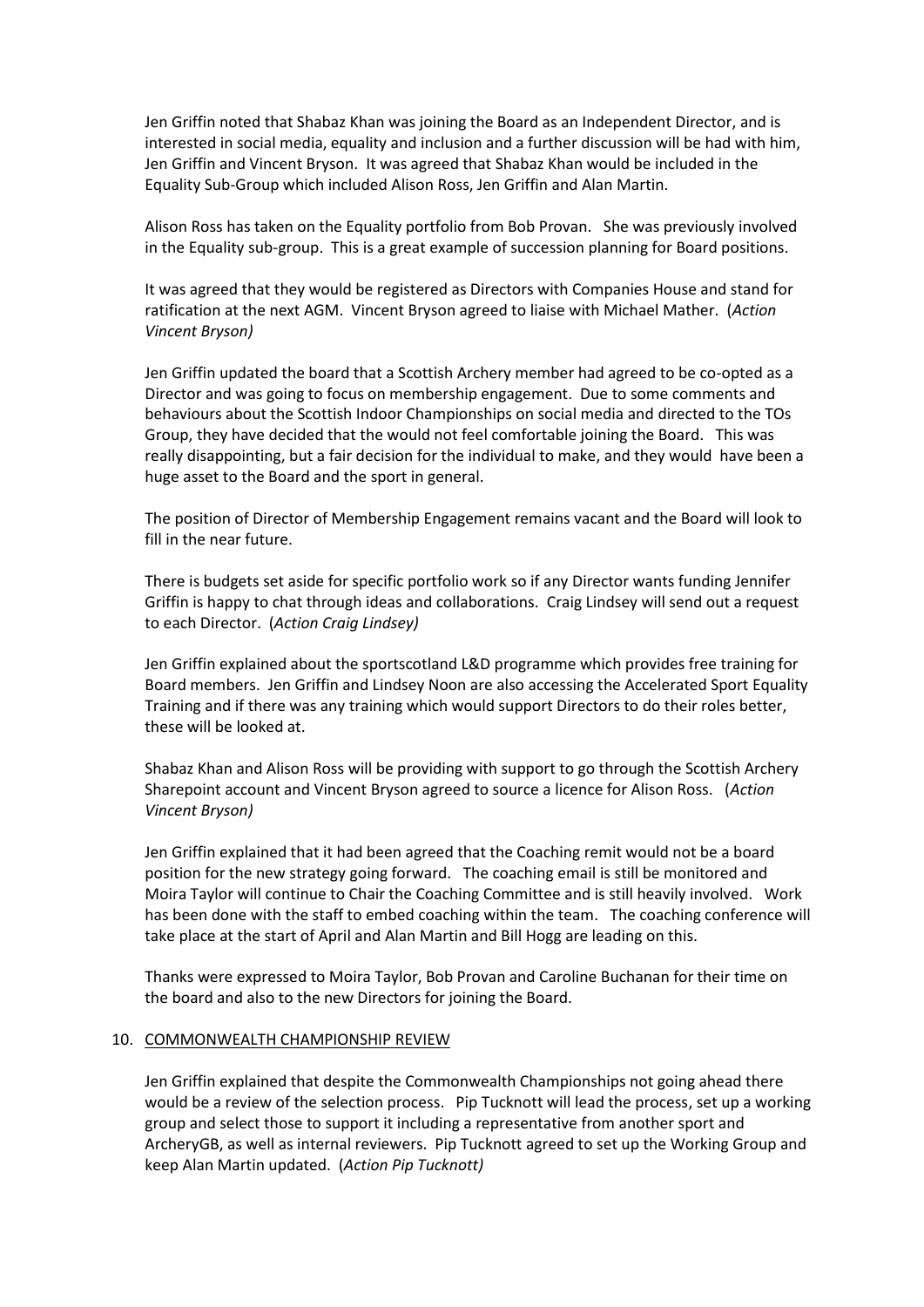## 11. COMMUNICATION/MARKETING

As there is a new Scottish Archery Strategy and potential new investment from sportscotland Jules May agreed to look a press release, for issue at an appropriate time. (*Action Jules May)*

Jen Griffin agreed to send to Jules May the Communication Themes from sportscotland in order that consideration can be given as to how Scottish Archery link into them. (*Action Jen Griffin/Jules May)*

## 12. BOARD AWAY DAYS

Sportscotland have offered the use of Inverclyde as part of the Return to Sport initiative which Scottish Archery are grateful for. However, due to being unable to get diaries aligned, and the new Directors coming on board it was noted that it was not possible to get this organised by the 31 March deadline. It was agreed that Board Away Days would be beneficial, especially as there was new strategy, and Scottish Archery would organise this themselves when everyone was available. Vincent Bryson, Craig Lindsey and Jen Griffin agreed to liaise on this. (*Action Vincent Bryson, Craig Lindsey and Jen Griffin)*

## 13. BOARD MEETING DATES AND FORMAT

Jen Griffin asked Directors to consider the format of board meetings going forward, whether it was kept as online or have some face to face meetings. Previously 50% of meetings were face to face so there would be no intention to going above that and the status quo was also an option. It was agreed that Directors would feedback their thoughts to Jen Griffin by the end of the week. (*Action All)*

It was agreed that the April Board meeting would be moved to 28 March to avoid a clash with Easter. Jacqui Dunlop agreed to amend the calendar and send out new meeting invites. (*Action Jacqui Dunlop)*

## 14. DISCIPLINARY

Jen Griffin updated the Directors that there was an ongoing disciplinary matter. There have been three parts to this – an informal investigation was done, it has gone through the disciplinary panel, gone through an appeals process which was not upheld. It was noted that the actions which were asked by the disciplinary panel in September were asked to be completed by the individual in early December, because of the appeal this was held back and then after the appeal was asked to complete them by 6 January. It was agreed to extend due to the festive holidays and COVID and this extension was until 5pm on 7 February. The member remains suspended until the action required were completed, and there has been no communication back from the individual on the actions that they were required to undertake, not an acknowledge of the email issued regarding the extension on 18 January.

Jen Griffin and Vincent Bryson will discuss with Harper Macleod and ArcheryGB and keep the Board updated. (*Action Jen Griffin/Vincent Bryson)*

## 16. DIRECTORS' UPDATES